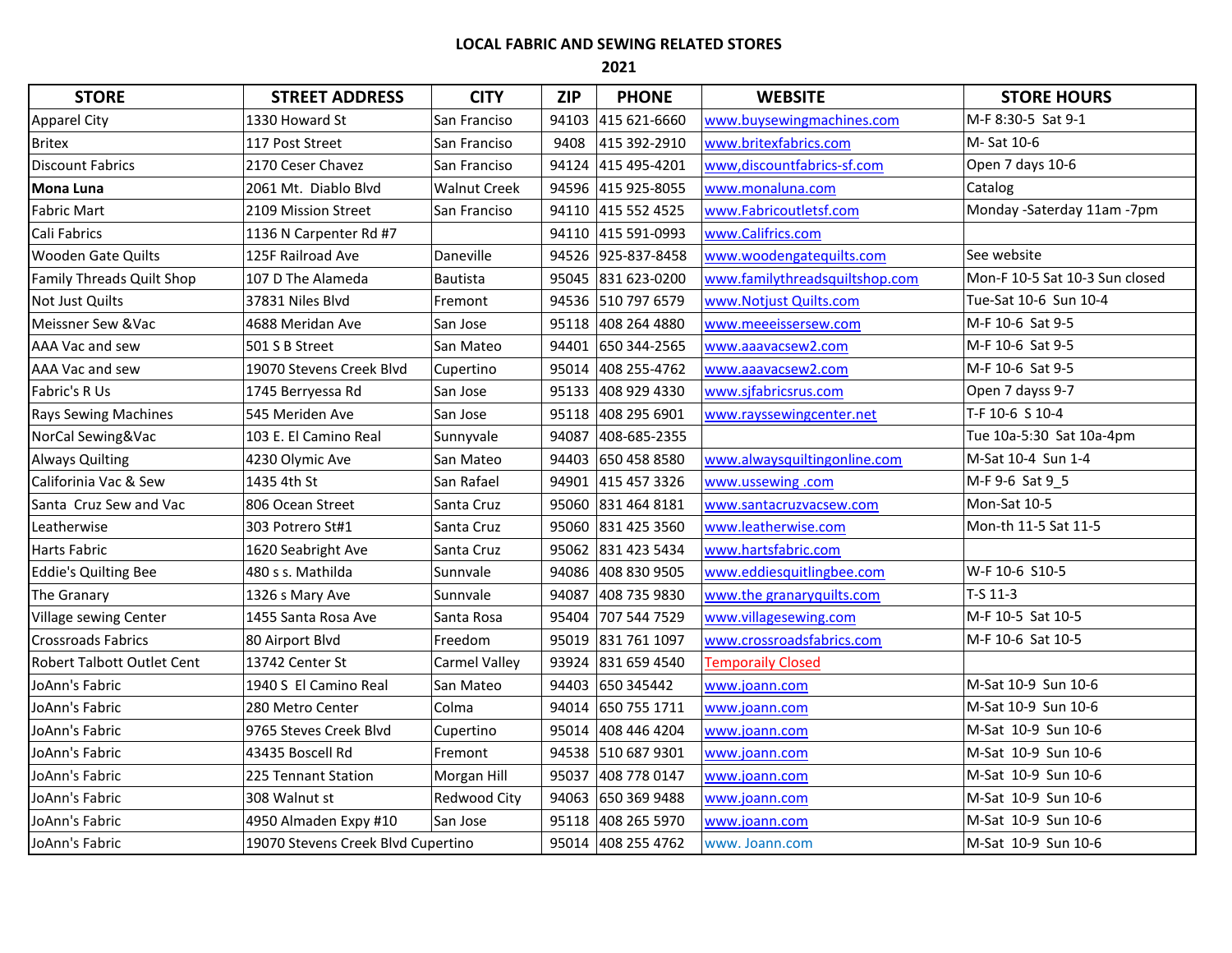## **LOCAL FABRIC AND SEWING RELATED STORES**

**2021**

| <b>STORE</b>                 | <b>STREET ADDRESS</b>                  | <b>CITY</b>          | <b>ZIP</b> | <b>PHONE</b>       | <b>WEBSITE</b>                       | <b>STORE HOURS</b>                |
|------------------------------|----------------------------------------|----------------------|------------|--------------------|--------------------------------------|-----------------------------------|
| Quilts & Things              | 16985 Monterey St #316                 | Morgan Hill          | 95037      | 408 776 8438       | www.quiltshopmorganhill.com          | M-Sat 11-4ish Closed sunday       |
| The Sewing Machine Place     | 239 Broadway                           | Millbrae             |            | 94030 650 697 4739 | www.thesewingmachineplace.com        | Tue-Sat 10:30-4                   |
| In Between Stiches           | 167 North Livermore st                 | Livermore            |            | 94550 925 371 7064 | www.inbetweenstitches.com            | M-Sat 10-2                        |
| <b>Hobby Lobby</b>           | 990 Cochrane Plaza                     | Morgan Hill          | 95037      | 408 776 7608       | www.hobbylobby.com                   | M-Sat 9-8                         |
| Serge A lot                  | 1949 Ocean Ave                         | San Francisco        | 94127      | 475 715 8405       | www.sergealot@gmail.com              | M-F 9:30-5:30 Sat 10-5            |
| <b>Discount Fabrics</b>      | 3006 San Pablo                         | Berkeley             |            | 94702 510 548 2981 | www.discountfabrics-sf.com           | Open 7 days 10-6                  |
| Lacis Museum                 | 2982 Adeline St.                       | Berkeley             |            | 94703 510 843 7290 | www.lacismuseum.org                  |                                   |
| <b>New Pieces</b>            | 766 Gilman St                          | Berkeley             |            | 94710 510 527 6779 | www.newplaces.com                    | See website                       |
| Stone Mt & Daughter          | 2516 Shattuch Ave                      | Berkeley             |            | 94704 510 845 6106 | www.stonemountainfabric.com          | <b>Brick &amp; Mortar closed</b>  |
| Golden State Sew & Quilt     | 2435 S. Winchester Blvd                | Campbell             | 95008      | 408 866 1181       | www.goldenstatequiliting.com         | Mom-Sat 10-3                      |
| FabMo                        | 1240 Birchwood St                      | Sunnvale             |            | 94043 651 282 6548 | www.fabmo.org                        | Store request Check Website       |
| The Nimble Thimble           | 7455 Monterey St                       | Gilroy               |            | 95020 408 842 6501 | www.Nimble@Garlic.com                | See the website                   |
| Thai Silks                   | 1959 Leghorn                           | Mt View              |            | 94022 650 965 7760 | www.thislks.com                      | M-F 9-4                           |
| New Pieces Quilt Shop        | 766 Gilman St                          | Berkeley             |            | 94710 510 527 6779 | www.newpieces.com                    | M-Sat 10-6 Sun 12-4               |
| Img Fabrics                  | 1044 6 th Street                       | Los Banos            |            | 93635 209 827 1808 | www.janette@imgfabric.com            | M-Th 11-4pm                       |
| <b>Back Porch Fabrics</b>    | 157 Grand Ave                          | Pacific Grove        |            | 93950 831 375 4453 | www.backporchfabrics.com             | M-Sat 10-5 Sun 12-4               |
| Ralph"s Vac And Sew          | 2011 Broadway                          | Redwood City         |            | 94063 650 368 2841 | www.ralphsvacnsew.com                | M -Sat 9-5                        |
| The Machine Shop             | 1661 Botelho Dr Ste 180                | Walnut Creek         |            | 94596 925 937 7575 | www.sewmachineshop.com               | M-Sat 9-5                         |
| <b>Piedmont Fabrics</b>      | 4009 Piedmont Ave                      | Oakland              |            | 94620 510 655 1213 | www.pidmontfabric.com                | M-F-11-6 Sat10:30-5:30 Sun 12-5:3 |
| California Vac&Sew           | 3403 Stevens Creek Blvd                | Santa Clara          |            | 95050 408 246 0944 | www.ussewing.com                     | M-F 9-6 Sat 9-5                   |
| Modern Handmade              | 5403 Scotts Vally Dr                   | <b>Scotts Valley</b> |            | 95066 831 713-5912 | www.modernhandsupply.com             | M-Sat- 10:00-Sat 12p-5p           |
| Cloths & Quilts              | 19949 American Ave                     | Hillmar              |            | 95380 209 632 3225 | www.clothandquilts.com               | M-Sat 10:00-4:00                  |
|                              |                                        |                      |            |                    |                                      |                                   |
| Lady Bug's Quilts            | 1236 N Main St                         | Manteca              |            | 95336 209 824 0485 | www.gotquilts@gmail.com              | Tue-Sat 10-5 Sun 11-4 closed Mon  |
| Needles Studio               | 3666 El Camino Real, Suite A Palo Alto |                      |            | 94306 650 521 0791 | www.needlesstudio.com                | Tue-Sat 12p-6p                    |
|                              |                                        |                      |            |                    |                                      |                                   |
| <b>SEWING MACHINE REPAIR</b> |                                        |                      |            |                    |                                      |                                   |
| <b>Richard Douglas</b>       |                                        |                      |            | 650 326 6212       | <b>Feather Weight Kenmore, Pfaff</b> |                                   |
| Meissner Sew & Vac           | 4688 Meridian Ave                      | San Jose             | 95118      | 408 264 4880       |                                      |                                   |
| Viking Sewing Machine Ctr    | 1232 Lincoln Ave                       | San Jose             | 95125      | 408 298 5696       |                                      |                                   |
| California Sewing & Vac      | 3403 Stevens Creek Blvd                | San Jose             |            | 95117 408 701 3212 |                                      |                                   |
| Ray's Sewing Machine Ctr     | 545 Mederian Ave. Ste F                | San jose             |            | 95126 408 295 6901 |                                      |                                   |
| AAA Vac & Sew                | 501 S B Street                         | San Mateo            |            | 94401 650 513 2282 |                                      |                                   |